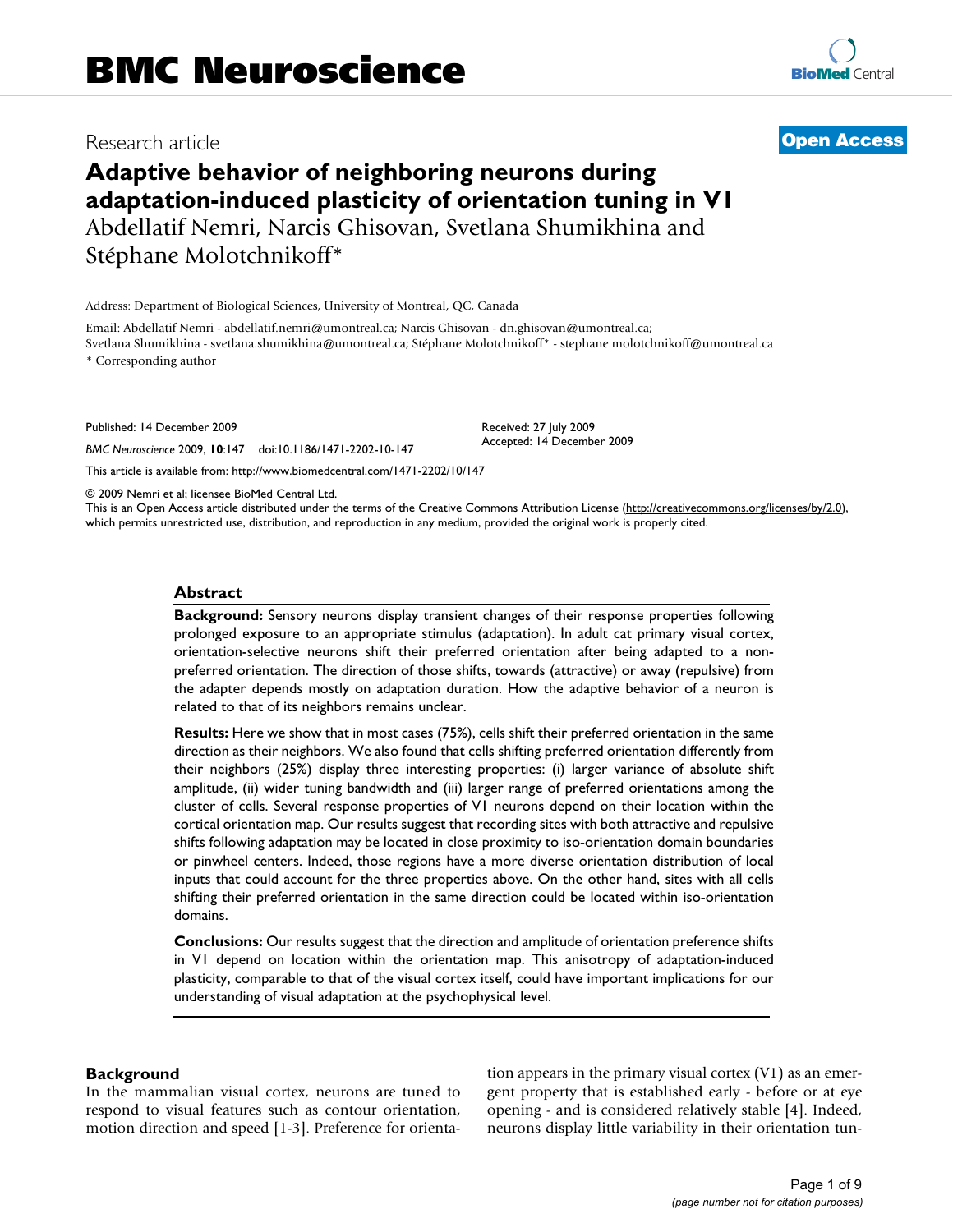ing properties through time [5]. On the other hand, visual history has long been known to affect perception [6], eliciting interest in adaptive mechanisms present in the visual system [e.g. [7]].

Repeated or prolonged exposure to a stimulus (adaptation) is known to reduce neuronal responsiveness to that same stimulus, especially if it is the neuron's preferred stimulus [8]. In recent years, a more complex picture of adaptation has emerged where prolonged exposure to a non-preferred orientation was shown to transiently modify neurons' preferred orientation [9-14]. In cat V1, adaptation to a non-preferred orientation had different outcomes depending on adaptation duration. For a shortterm exposure lasting between 40 seconds and 3 minutes, neuronal responses to the adapting orientation were reduced, while responses to orientations on the nonadapted flank of the bell-shaped tuning curve remained similar or were enhanced [10,12,15]. As a result, the orientation tuning curve appeared to slide away from the adapting flank, in what was described as a repulsive shift. Longer adaptation durations ( $\geq 6$  min) were shown to induce attractive shifts more frequently than repulsive shifts [12,16] (but see [10]). In addition to adaptation duration, shift direction can depend on the temporal order of presentation for paired stimuli [14]. On the other hand shift magnitude can depend on location in the cortical orientation map, with larger shifts occurring near the singularities (pinwheel centers) where iso-orientation domains converge [9]. Yet the factors that determine the direction and magnitude of adaptation-induced shifts of orientation tuning remain unclear.

In the present study, we examine the adaptive behavior of neighboring cells during adaptation-induced plasticity. Following adaptation, neurons were analyzed along with their neighbors that were recorded using the same microelectrode tip. We expected that clusters of cells with more diverse behaviors (such as the presence of attractive *and* repulsive shifts) would also display more diverse tuning properties (e.g. the range of preferred orientations within clusters) and more potential for plasticity (e.g. shift amplitude). Taking into account the adaptation-induced behavior of the constituent cells of each cluster, we measured their shift amplitude and tuning bandwidth as well as the range of orientation preference within each cluster.

# **Methods**

# *Animal preparation*

Domestic cats (*Felis catus*) were prepared for electrophysiological recordings from the primary visual cortex. The animal preparation and recording procedures followed the guidelines of the Canadian Council on Animal Care and were approved by the Institutional Animal Care and Use Committee of the University of Montreal. Twelve adult cats (2.5-3.5 kg, age 12-24 months) of either sex were used for this study. For a detailed description of the surgical procedure and animal maintenance, see Ghisovan *et al*. [12]. Briefly, animals were sedated with acepromazine maleate (Atravet, Wyeth-Ayerst, Guelph, ON, Canada; 1 mg·kg<sup>-1</sup>, intramuscular) and atropine sulfate (ATRO-SA, Rafter, Calgary, AB, Canada; 0.04 mg·kg-1, intramuscular), and anesthetized with ketamine hydrochloride (Rogarsetic, Pfizer, Kirkland, QC, Canada; 25 mg·kg-1, intramuscular). A tracheotomy was performed for artificial ventilation, and one forelimb vein was cannulated. For the remaining preparations and recording, paralysis was induced with 40 mg and maintained with 10 mg·kg-1·h-1 gallamine triethiodide (Flaxedil, Sigma Chemical, St. Louis, MO, USA; intravenous) administered in 5% dextrose lactated Ringer's nutritive solution. General anesthesia was maintained by artificial ventilation with a mixture of  $N_2O/O_2$  (70:30) supplemented with 0.5% isoflurane (AErrane, Baxter, Toronto, ON, Canada). Electroencephalogram, electrocardiogram, rectal temperature and end-tidal  $CO<sub>2</sub>$  partial pressure were monitored continuously, and kept in physiological ranges. Pupils were dilated with atropine and Plano lenses with artificial pupils (5 mm diameter) were applied. The loci of the areae centrales were inferred from the position of the blind spots, which were ophthalmoscopically focused and back projected onto a translucent screen. A craniotomy was performed over the primary visual cortex (area 17/18, Horsley-Clarke coordinates P0-P6; L0-L6) and electrodes positioned in area 17.

# *Electrophysiological recordings*

Multi-unit activity in the primary visual cortex was recorded by two sets of tungsten microelectrodes (Frederick Haer & Co, Bowdoinham, ME, USA; 2-10 M? at 1 kHz). Each set, consisting of a 4-microelectrode linear array (inter-electrode spacing of 400 μm) enclosed in stainless steel tubing, was controlled by a separate micromanipulator. Recordings were performed mainly in the supragranular layers (cortical depth < 1000 μm; mean = 650 μm). The signal from the microelectrodes was amplified, band-pass filtered (300 Hz - 3 kHz), digitized and recorded with a 0.05 ms temporal resolution (Spike2, CED, Cambridge, England; DataWave Technologies, Longmont, CO, USA in initial experiments). Multi-unit signals from one electrode usually included 2 (up to 3) well-isolated single units. The spike sorting method was based on cluster classification in reduced space (Spike2, CED). The stability of each cell's activity across conditions was verified qualitatively by visual control of the clusters disposition and of the waveforms shape. Spike duration was measured as the average time between the start and the peak of the action potential.

# *Visual stimulation*

Stimulation was monocular (dominant eye). After clearly detectable activity was obtained, the multi-unit receptive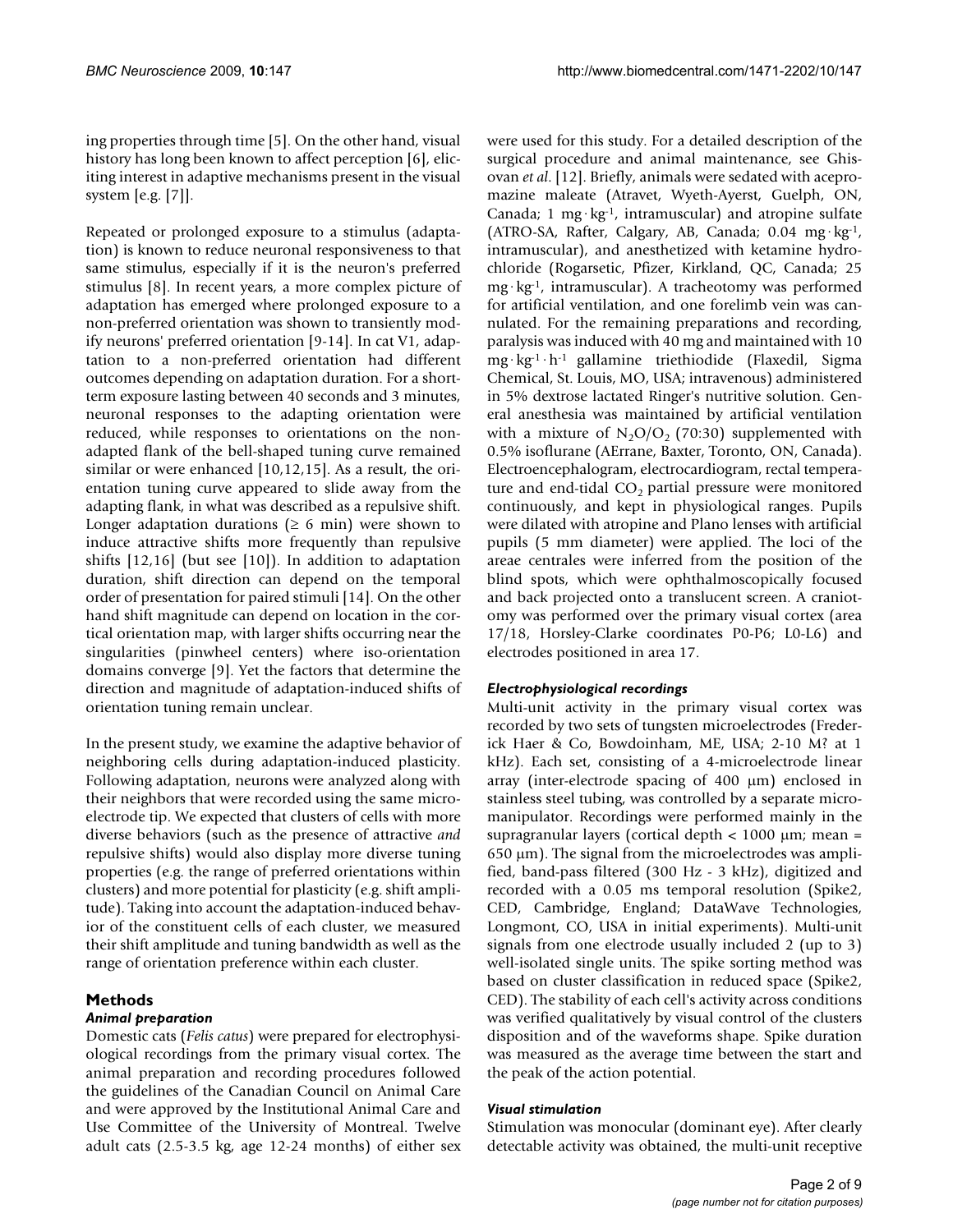fields (RF) were mapped as the minimum response fields [17] by using a hand-held ophthalmoscope. Eye-screen distance was 57 cm, and the focus was verified during the mapping of the blind spots, which were ophthalmoscopically focused and back projected onto a translucent screen. These preliminary tests revealed qualitative properties such as dimensions, velocity preference, orientation and directional selectivity. Visual stimuli were generated with a VSG 2/5 graphic board (Cambridge Research Systems, Rochester, England) and displayed on a 21-in. monitor (Sony GDM-F520 Trinitron, Tokyo, Japan) placed 57 cm from the cat's eyes, with  $1024 \times 768$  pixels, running at 100-Hz frame refresh. Stimuli were sine-wave drifting gratings covering the RF [18]. Contrast was set at 80%. Mean luminance was 40 Cd.m<sup>-2</sup>. Optimal spatial and temporal frequencies were set within the 0.1-0.5 cycles·deg-1 and 1.0-2.0 Hz range respectively, where V1 neurons are known to respond well to sine-wave drifting gratings [19].

# *Adaptation protocol*

After manual RF characterization, 9 oriented stimuli centered on the preferred orientation were selected and used for the rest of the experiment. Tuning curves were obtained for moving stimuli, so it is strictly speaking incorrect to describe them as orientation tuning curves. Indeed, orientation is by definition cyclic over the interval 0°-180°, while direction is cyclic over the interval 0°- 360° [20]. For any given orientation, there are 2 possible perpendicular directions for a moving stimulus. Considering that most cells in the cat visual cortex show some degree of direction selectivity [1,21], a proper description of their responses would rather be a directional tuning curve. However, this distinction will be ignored, as it has been in almost all other studies of orientation tuning in V1 [20].

Tuning curves covered 180° (22.5° interval). Test orientations were presented in random order. Each oriented stimulus was presented in blocks of 25 trials lasting 4.1 s each, with a random inter-trial interval (1.0-3.0 s) during which no stimuli were presented. Thus, a recording session lasted for 25-30 min. Once control orientation tuning curves were characterized, an adapting stimulus was presented continuously for 12 minutes. The adapting stimulus was a drifting grating whose orientation was generally set 22.5 to 67.5° off the neurons' preferred orientation. No recordings were performed during this adaptation period. Immediately after adaptation, orientation tuning curves were measured starting with the adapting and control preferred orientations, while the remaining orientations were recorded in random order. Following a recovery period of 60 to 90 min, another tuning curve measurement was performed.

### *Data analysis*

Once single cells were sorted out off-line from multi-unit spike trains accumulated during data acquisition, orientation (θ) tuning curves were constructed from raw data and fitted with the von Mises function [20]. This allowed us to determine with precision the preferred orientation of neurons and then measure shifts in orientation preference. The von Mises function is defined as:

$$
M(\theta) = A.e^{b[cos(\theta - c)]} + d,
$$

where *A* is the value of the function at the preferred orientation, *c*, and *b* is a width parameter. An additional parameter, *d*, represents the spontaneous firing rate of the cell [15,20]. A fit was considered satisfactory if it accounted for at least 80% of the variance in the data. In the present study, fits accounted on average for 87% of the variance in the data.

In the cat, over 90% of V1 neurons are well tuned to stimulus orientation [22]. It was however necessary to ensure that cells in our sample were properly tuned for orientation. We measured an orientation selectivity index (OSI) by dividing the firing rate at orthogonal orientations (baseline of the tuning curves) by the firing rate for the preferred orientation, and subtracting the result from one [23,24]. The closer the OSI is to 1, the stronger the orientation selectivity. Orientation selectivity is shaped during development and is considered fairly stable [25-27]. There is however some variability that could be due to physiological causes or measurement error. In our experiments, 25 consecutive measurements of a single neuron's response to the same stimulus yielded 25 slightly different tuning curves. Adaptation-induced shifts were measured as the distance between peak positions of the fitted tuning curves before and after conditioning. To assess the statistical significance of tuning shifts, curve fits were generated separately for each of the 25 trials, and the mean difference was tested by a paired *t*-test [10]. In general, shifts in preferred orientation larger than 5° were statistically significant (paired sample two-tailed *t*-test, *p* < 0.01). The range of orientation preference was measured for clusters of cells recorded by the same electrode. By definition, only sites comprising two neurons or more could be considered for this measurement.

For statistical hypothesis testing, we used non-parametric tests whenever the data did not display normality and equality of variances (even though parametric tests as Student's t and ANOVA are robust for moderate departures from normality and homoscedasticity). Tests were performed on all the data ( $n = 105$  cells) and for significant shifts only ( $n = 88$  cells). Results were identical except for slightly different p-values. Statistical tests and figures in the Results section include all the data.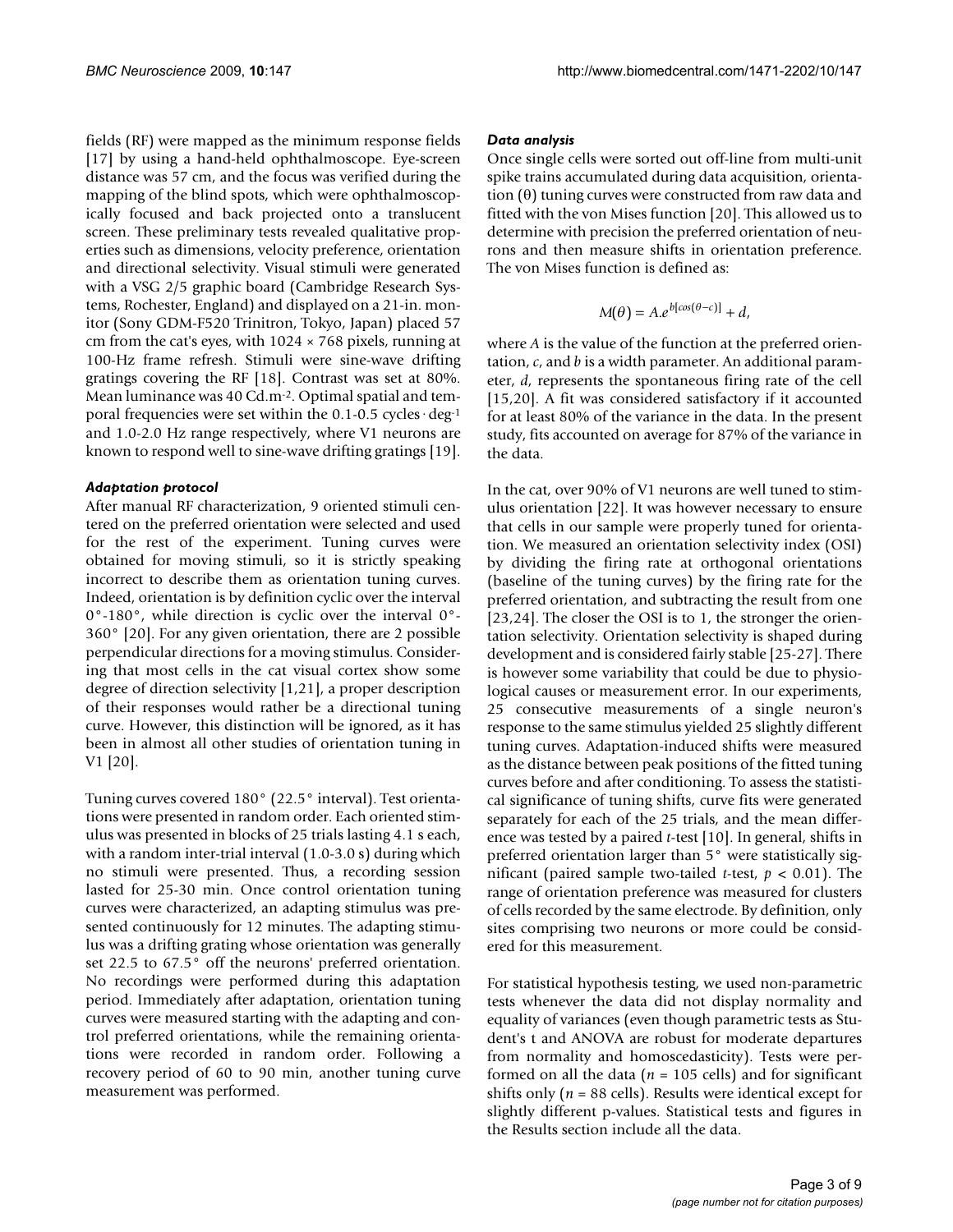### **Results and discussion**

We recorded multi-unit activity from area V1 of adult anesthetized cats during a visual adaptation protocol. Orientation tuning curves were measured before and after adaptation and following a 60-90 min recovery period (Fig. 1A). From 51 recording sites, 114 neurons were sorted out and individual orientation tuning curves were derived from multi-unit spike trains. Neurons were strongly tuned for orientation with an average orientation selectivity index close to  $1$  (OSI =  $0.80 \pm 0.02$ ).

# Δ

#### *Shifts of orientation tuning*

Following prolonged exposure to a non-preferred orientation, shifts in orientation preference were observed in a majority of cells (105/114; 92%). The direction of these shifts was either towards the adapter (attractive shift) or away from the adapter (repulsive shift). Over the entire population, attractive shifts were observed twice as often as repulsive shifts (67% vs. 33%). Figure 1B shows the average pre- and post-adaptation curves for attractive and repulsive shifts. The mean attractive and repulsive shift amplitudes were respectively  $16.4^{\circ} \pm 1.6^{\circ}$  and  $13.2^{\circ} \pm$ 



# Protocol and average tuning curves for adapta **Figure 1** tion-induced plasticity of orientation tuning

**Protocol and average tuning curves for adaptation-induced plasticity of orientation tuning**. (A) Schematic representation of the adaptation protocol. Responses to a sine-wave drifting grating presented to multi-unit receptive fields were measured for 25 trials of 4.1 s. Nine oriented stimuli presented in random order were tested, covering 180° (22.5° interval). The manually determined preferred orientation was used as the middle value of the test orientation range. Orientation tuning curves were measured before and after adaptation (12 min) to a non-preferred stimulus 22.5° to 67.5° off the control preferred orientation. Following a recovery period of 60-90 min, orientation tuning curves were measured once again. (B) Average orientation-tuning curves for cells displaying attractive and repulsive shifts. All parameters (shift amplitude, response rate and bandwidth) were averaged from the population of the present investigation (*n* = 105). Color code - gray: control, blue: post-adaptation for attractive shifts, red: post-adaptation for repulsive shifts. Downward triangles indicate the adapting orientation. For attractive shifts, there is response facilitation at the adapted flank, which includes the adapting orientation, and response depression at the opposite flank. For repulsive shifts, there is solely response depression at the adapted flank.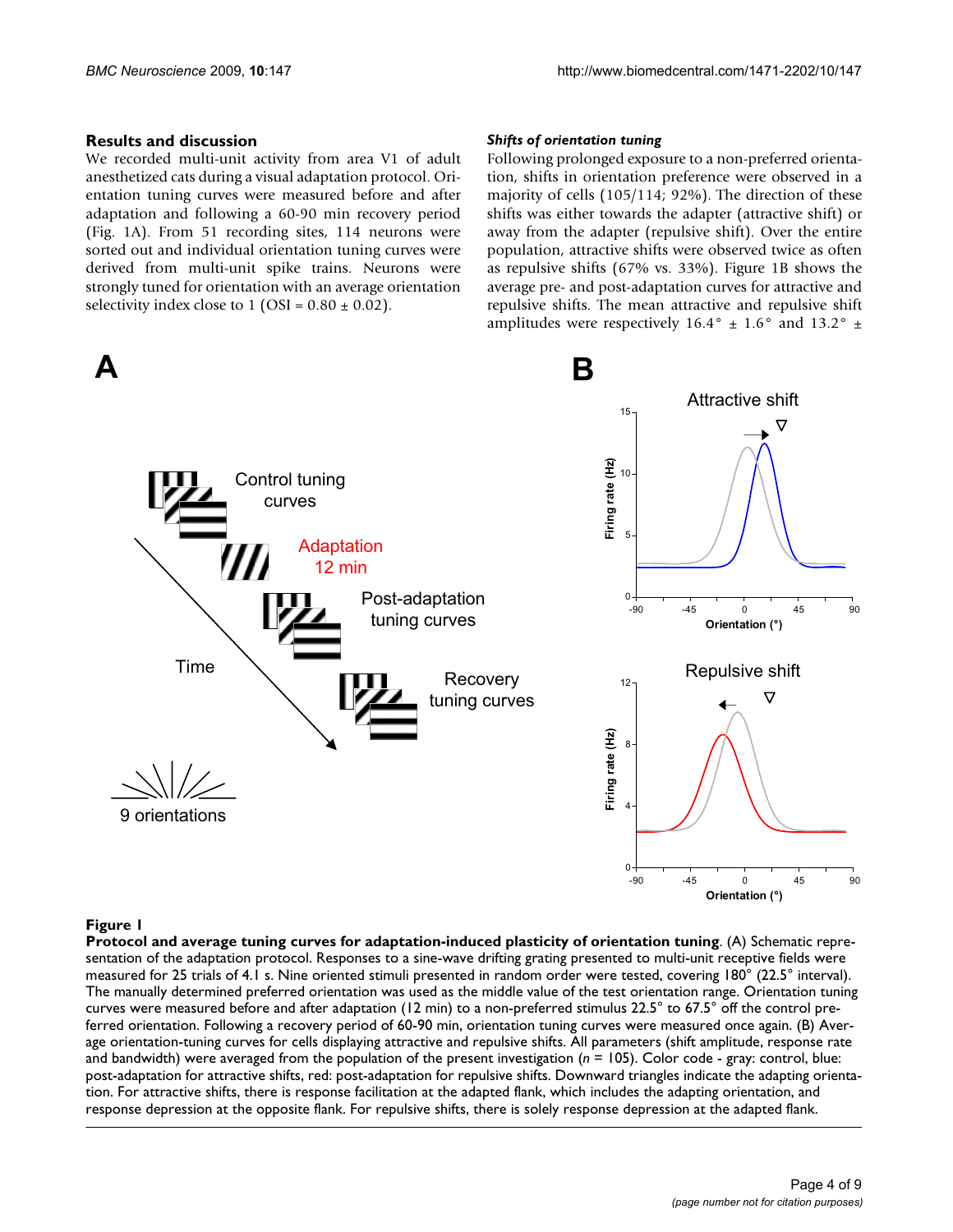1.7° (the data of Fig. 1B were presented previously in [16]). Mean pre- and post-adaptation tuning curves show that attractive shifts result from concurrent response depression on the non-adapted flank and facilitation on the adapted flank. On the other hand, repulsive shifts are caused for the most part by response depression on the adapted flank. Following periods ranging from 60 to 90 min, 50% of the cells (48/105) recovered their initial preferred orientation, and the remaining neurons showed partial but statistically non-significant recovery. This is consistent with reports indicating that the rate of recovery for orientation tuning is about 12 times slower than the rate of adaptation [10].

Previous studies using shorter adaptation durations reported mostly repulsive shifts [10,13]. This difference suggests that duration is a key factor for cortical adaptation. In a recent study, we varied the duration of adaptation [12]. Consistent with previous studies [10,13], a short adaptation time (3 min) induced repulsive shifts for most cells. We also found that increasing the adaptation duration for the same neuron frequently caused a reversal from repulsive to attractive shift [12]. Taken together, these data suggest that the mechanisms underlying repulsive and attractive shifts have different temporal dynamics. An early mechanism causes mainly response depression on the adapted flank, while a late mechanism induces response depression on the non-adapted flank and facilitation on the adapted flank.

It is noteworthy that a proportion of cells displayed repulsive shifts (33%) even after 12 minutes of adaptation. Since the reversal from repulsive to attractive seems to occur between 3 and 6 minutes of adaptation, the synaptic inputs or intrinsic components that allow a cell to shift its preferred orientation towards the adapter might be absent or insufficient in these cells. Shifts of orientation preference are typically attributed to short-term plasticity of intracortical connections [28]. Transient changes of the inhibition-excitation balance in V1 are sufficient to explain orientation tuning shifts. For instance, attractive shifts could be explained by reduced local inhibition within orientation columns tuned to the adapting orientation. The long-range excitatory projections from these columns to the recorded neuron would become stronger and cause a shift of its preferred orientation towards the adapting orientation. In a recent study, both attractive and repulsive shifts were observed following short GABAinduced inactivation of a small patch of cortex about 400 microns away from the recorded neuron [29]. Remarkably, the authors reported a ratio of attractive/repulsive shifts comparable - in the sense of a clear majority of attractive shifts - to that of this investigation, with 11 attractive vs. 3 repulsive shifts (69 vs. 36 neurons in the present study). Another interesting observation from their study is that a single event, lateral inactivation, produces

two distinct outcomes, attractive and repulsive shifts. This suggests that the direction of orientation tuning shifts might be determined by local network interactions with the recorded cell.

# *Adaptation-induced plasticity in neighboring neurons*

Cortical neurons with similar tuning properties tend to be spatially close, especially with respect to orientation selectivity [30]. We were interested in comparing the adaptive behavior of neighboring cells following prolonged exposure to a non-preferred orientation. The relationship between the tuning properties and adaptive behavior of neighboring cells holds potential insights regarding the role of local network interactions during adaptationinduced plasticity. Therefore, our analyses focused on cells close enough to be recorded by the same electrode tip. In Figure 2, all the sites we recorded (*n* = 51) are depicted. The number of neurons per site (up to 3 cells per electrode) and the direction of the adaptation-induced shifts, attractive or repulsive, are indicated. Sites were classified according to the shift direction of their constituent cells: all-attractive (26/51 sites, 53/105 cells), all-repulsive (12/51 sites, 20/105 cells) and mixed (13/51 sites, 32/105 cells). Thus, for 75% of sites, neurons shifted as a homogeneous group, either by way of attractive shifts only or by repulsive shifts only. The remaining 25% of sites were non-homogeneous for shift direction. Figure 3 shows examples of orientation tuning shifts from a non-homogeneous site. In this site, one cell displayed a 27°-repulsive shift (Fig. 3A) while a neighbor cell displayed an 8° attractive shift (Fig. 3B). In Figure 3C, the shape of the action potentials of each cell is shown. These two cells were recorded by the same electrode tip and sorted using their spike waveforms. Such a group of cells is referred to as a cluster in the present study.

Each cell's absolute shift amplitude and tuning bandwidth and each cluster's range of orientation preference were measured. Tuning bandwidth was estimated as the half-width at half-height of the orientation tuning curves. The range of orientation preference was derived from the difference between the preferred orientations of a cluster's constituent cells. Except for shift amplitude, these parameter values were calculated prior to adaptation. No significant difference in absolute shift amplitude and tuning bandwidth was found between all-attractive and all-repulsive sites (*P* = 0.3933 and *P* = 0.7521, respectively, Wilcoxon two-sided rank sum test). On average, the range of orientation preference was  $6.0^{\circ} \pm 1.4$  (mean  $\pm 1$  S.E.M) for all-repulsive sites vs.  $8.1^\circ \pm 2.3$  for all-attractive sites. All-repulsive and all-attractive sites did not differ significantly for their range of orientation preference (*P* = 0.2618, Wilcoxon two-sided rank sum test). Overall, allattractive and all-repulsive shifts did not differ significantly for any of the measured parameter.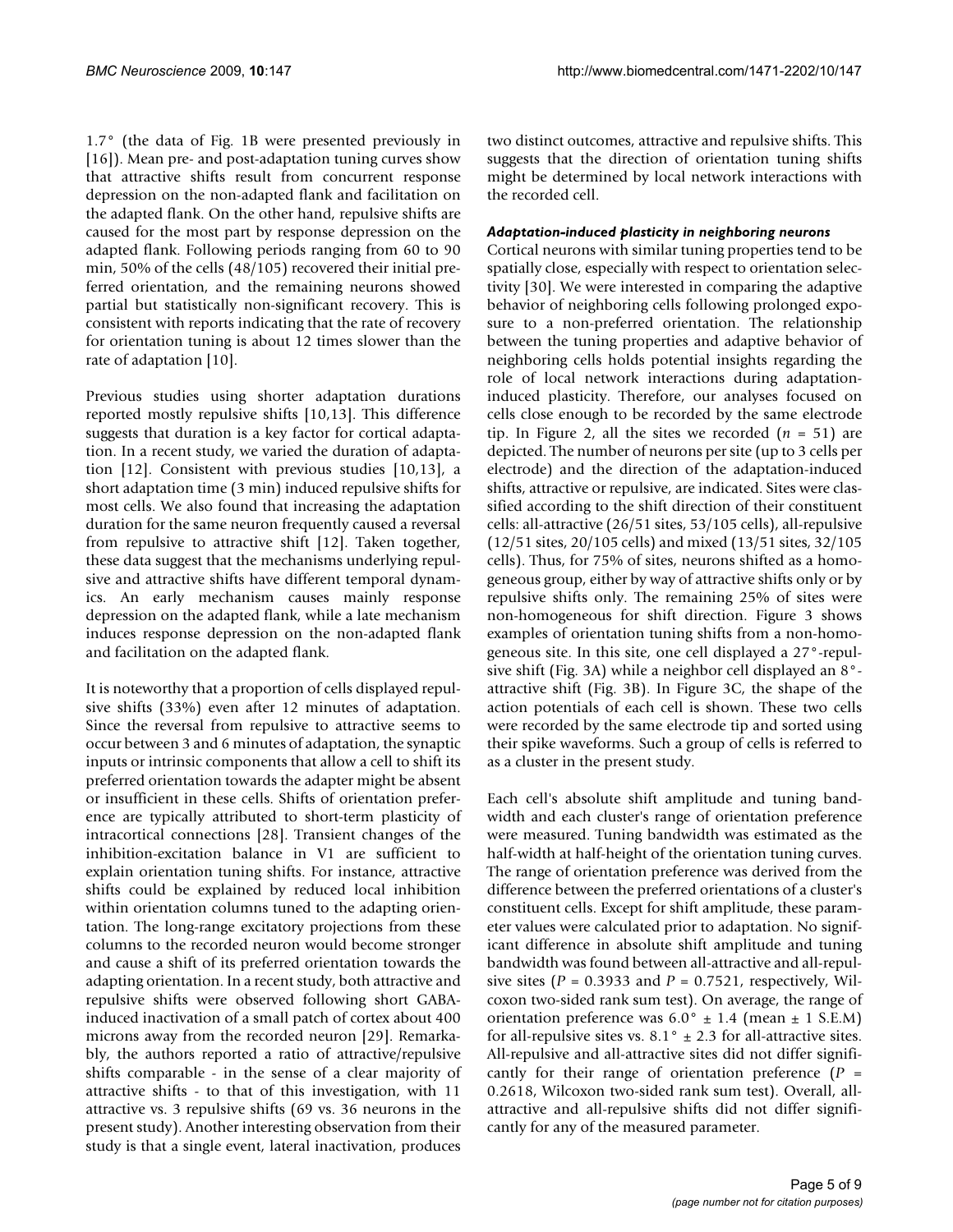

### **Figure 2**

**Site-by-site adaptation-induced plasticity of orientation tuning**. We recorded from a total of 51 sites (*n* = 114 cells). The number of cells for each site is indicated, and sites are grouped according to the shift direction of their cells. We distinguished 3 groups: clusters of cells displaying only attractive shifts (blue dots), only repulsive shifts (red dots) and clusters of cells displaying attractive and repulsive shifts simultaneously (mixed red-blue dots). Note that cells that did not shift preferred orientation  $(n = 9)$  are not depicted in this figure.

Both all-attractive and all-repulsive groups were combined for subsequent analyses. Thus, homogeneous sites consist of cell clusters that exhibit all-attractive or allrepulsive shifts of orientation tuning. Non-homogeneous sites consist of cell clusters that exhibit attractive and repulsive shifts simultaneously. Sites were compared in control condition. For homogeneous sites, absolute shift amplitude was 13.8°  $\pm$  1.1, tuning bandwidth was 8.4°  $\pm$ 0.4 and the range of orientation preference was  $7.7^\circ \pm 1.8$ , while for heterogeneous sites, absolute shift amplitude was  $18.4^{\circ} \pm 2.9$ , tuning bandwidth was  $10.2^{\circ} \pm 0.6$  and the range of orientation preference was  $16.6^\circ \pm 5.0$ . Absolute shift amplitude was not significantly different between homogeneous and non-homogeneous sites (Fig. 4A; *P* = 0.4294, Wilcoxon two-sided rank sum test), but the variance of shift amplitude was significantly larger for non-homogeneous sites (*P* = 0.002, Levene's homoscedasticity test). On the other hand, tuning bandwidth was significantly larger for non-homogeneous sites (Fig.

4B; *P* = 0.0065, Wilcoxon two-sided rank sum test). The tuning bandwidth of a neuron depends on the orientation distribution of local inputs. Wider orientation tuning bandwidth suggests that a neuron receives a more heterogeneous set of inputs. The range of orientation preference was also significantly larger for non-homogeneous sites (Fig.  $4C$ ;  $P = 0.0469$ , Wilcoxon two-sided rank sum test). Moreover, we compared the maximum firing rate (peak of the tuning curve) and spike duration for homogeneous and non-homogeneous sites. There was no significant difference for both parameters (*P* = 0.3899 and *P* = 0.0626, respectively, Wilcoxon two-sided rank sum test), suggesting that the differences between homogeneous and nonhomogeneous sites are due to network dynamics rather than intrinsic properties of the neurons.

We also considered the effect of adaptation on diversity of orientation preference for each cluster. Here we ask whether neighboring cells become more or less similarly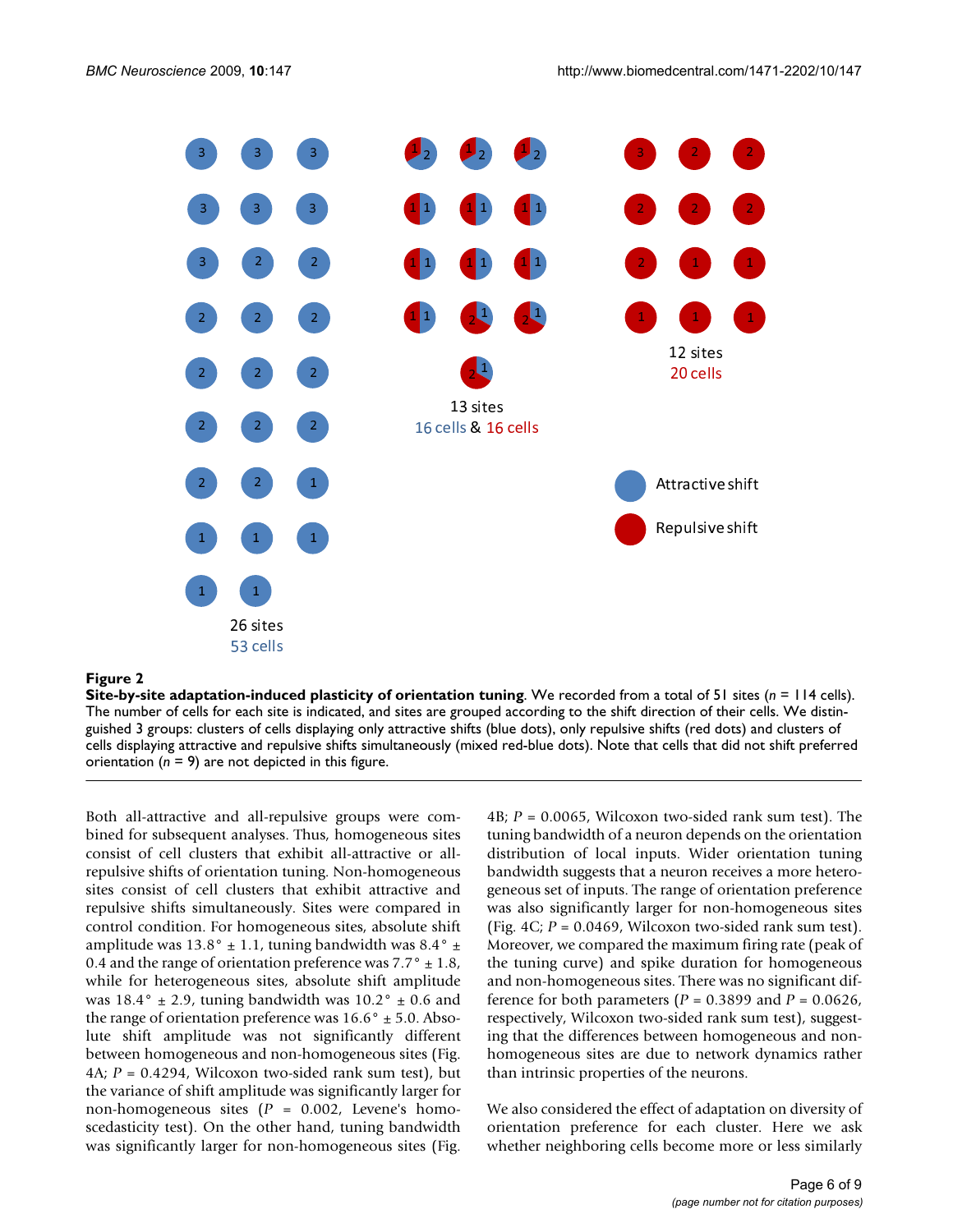

### Figure 3

**Examples of attractive and repulsive orientation tuning shifts for cells recorded by the same microelectrode tip**. (A) Cell displaying a 27°-repulsive shift following adaptation. Downward triangles indicate the adapting orientation. Color code - gray: control, blue: post-adaptation for attractive shifts, red: post-adaptation for repulsive shifts. The original data points are shown in addition to the curve fits. (B) Cell displaying an 8°-attractive shift following adaptation. Both neurons displayed significant orientation tuning shifts (paired *t*-test, p < 0.01). (C) Both cells presented in A-B were recorded by the same electrode tip and sorted out according to the shape of their action potentials.

tuned following adaptation. Over the population of clusters, the range of orientation preference increased significantly, from  $9.5^{\circ} \pm 1.6$  in control condition to  $20.8^{\circ} \pm 2.5$ post-adaptation (*P* < 0.001, Wilcoxon two-sided rank sum test). When homogeneous and non-homogeneous sites were considered separately, we found that the range of orientation preference increased significantly for both homogeneous and non-homogeneous sites following adaptation ( $P = 0.0065$  and  $P = 0.0018$ , respectively, Wilcoxon two-sided rank sum test). We have seen previously that homogeneous and non-homogeneous sites differed significantly prior to adaptation (Fig. 4C; *P* = 0.0469, Wilcoxon two-sided rank sum test). Following adaptation, non-homogeneous sites maintained a significantly larger range of orientation preference, the difference being statistically stronger than in the control condition (*P* = 0.0011, Wilcoxon two-sided rank sum test). Therefore non-homogeneous sites have an expanded range of orientation preferences compared to homogeneous sites in the control condition, and that range becomes even larger following adaptation-induced plasticity.

In summary, sites that displayed both attractive and repulsive shifts differed from sites that displayed same direction shifts by the following parameters: similar shift amplitude but with a larger variance, and larger orientation tuning bandwidth and range of orientation preference. These results suggest that non-homogeneous sites have a wider range of inputs that gives neurons in these clusters less predictable shift direction and amplitude. Indeed, knowing both the initial preferred orientation of a neuron and the adapting orientation is not sufficient to predict how the neuron will shift preferred orientation following adaptation. Furthermore, knowing the adaptive behavior of a neuron does not allow a definitive prediction regarding that of its neighbors although one can infer the probability  $(P = 0.75)$  for neighboring neurons to shift all in the same direction. Further knowledge about the local network to which the neuron belongs is necessary.

Within the V1 orientation map, neurons lie either in regions of fairly homogeneous orientation preference (iso-orientation domains) or in regions with a variety of preferences (singularities or pinwheel centers) [30]. Anatomical evidence suggests that neurons situated close to pinwheel centers are connected with neurons having all preferred orientations whereas neurons located in orientation domains are connected mostly with neurons sharing similar orientation preferences [31]. Along with location in the orientation map, laminar position is a main source of diversity in the inputs to a V1 neuron. However, despite several layer-specific structural differences of receptive fields [32,33], shift amplitude seems independent of cortical depth [10]. Conversely, plasticity of orientation tuning is dependent on where the neuron is located within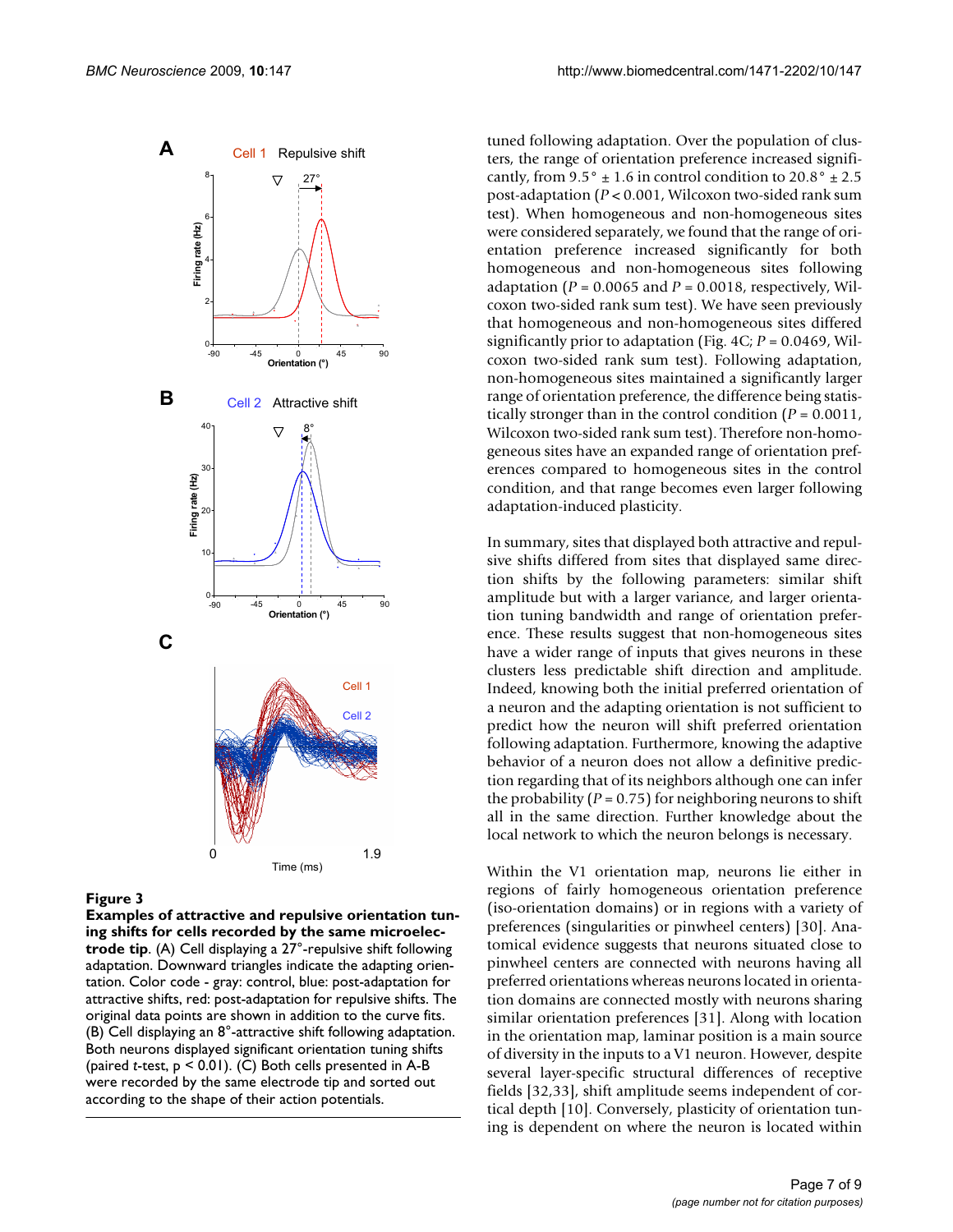

# **Figure 4** Absolute shift amplitude, tuning bandwidth and diversity of orientation tuning for homogeneous vs. no

**Absolute shift amplitude, tuning bandwidth and diversity of orientation tuning for homogeneous vs. nonhomogeneous sites**. Homogeneous sites are cell clusters that display all-attractive or all-repulsive shifts of orientation tuning. Non-homogeneous sites consist of cell clusters that display attractive and repulsive shifts. Absolute shift amplitude (left) is not significantly different ( $P = 0.4294$ , Wilcoxon two-sided rank sum test) but the shift amplitude variance is significantly larger for non-homogeneous sites in comparison to homogeneous sites (*P* = 0.002, Levene's homoscedasticity test). Tuning bandwidth (center) and diversity of orientation tuning (right) are both significantly larger for non-homogeneous sites (Wilcoxon rank sum test, *P* < 0.001). Error-bars are ± 1 S.E.M.

the orientation map, especially shift amplitude [9]. Indeed, local circuitry in V1 depends on position in the orientation map and significantly influences neuronal properties. For instance, physiological properties such as the membrane potential, spike output and temporal dynamics of response change systematically with map location [34]. Moreover, neurons close to pinwheel centers have a more broadly tuned membrane potential compared to neurons in orientation domains [35] and more broadly tuned excitatory and inhibitory total conductances [36]. It was recently shown that neurons are more narrowly tuned when the local orientation map is more homogeneous [37]. In the present study, the properties displayed by cells from non-homogeneous sites seem more likely to be found near the boundaries of orientation domains or close to pinwheel centers. Indeed, the larger variance of absolute shift amplitude, larger orientation tuning bandwidth and larger range of orientation preference we find in non-homogeneous sites are consistent with the properties of regions displaying a variety of orientation preferences.

Finally, our results have interesting implications when the columnar organization of the visual cortex is considered. With our experimental setup, it is a reasonable assumption that a cluster of cells with similar orientation preference would be made of neurons that belong to a single orientation column. All-attractive and all-repulsive sites, with an average range of orientation preference of 7.7 $\degree$   $\pm$ 

1.8, are thus likely to comprise groups of cells from the same orientation column. Furthermore, it was shown that the presence of orientation tuning shifts was independent of cortical depth [10]. One might then propose that all cells from a same column shift in the same direction, potentially because they receive similar inputs, or, more likely, because shifts propagate from the locus of plasticity (a specific layer or sub-layer) to most cells of the column through local network dynamics.

# **Conclusion**

Small clusters of cells display a diversity of behaviors during adaptation-induced plasticity of orientation tuning: while a majority of clusters shift preferred orientation in the same direction (all-attractive or all-repulsive), some clusters display both attractive and repulsive shifts. This diversity is associated with variability in tuning properties, especially cells' orientation tuning bandwidth and preferred orientation difference within cell clusters. Both parameters are significantly larger for clusters displaying non-homogeneous shift direction. This result and the proportion of homogeneous vs. non-homogeneous sites (3/ 1) suggest that homogeneous sites are located within orientation domains while non-homogeneous sites are located near orientation domain boundaries or pinwheel centers. The map of orientation plasticity suggested by Dragoi *et al*. [11] appears to have one supplementary level of complexity related to shift direction. This anisotropy of adaptation-induced plasticity, parallel to that of the visual